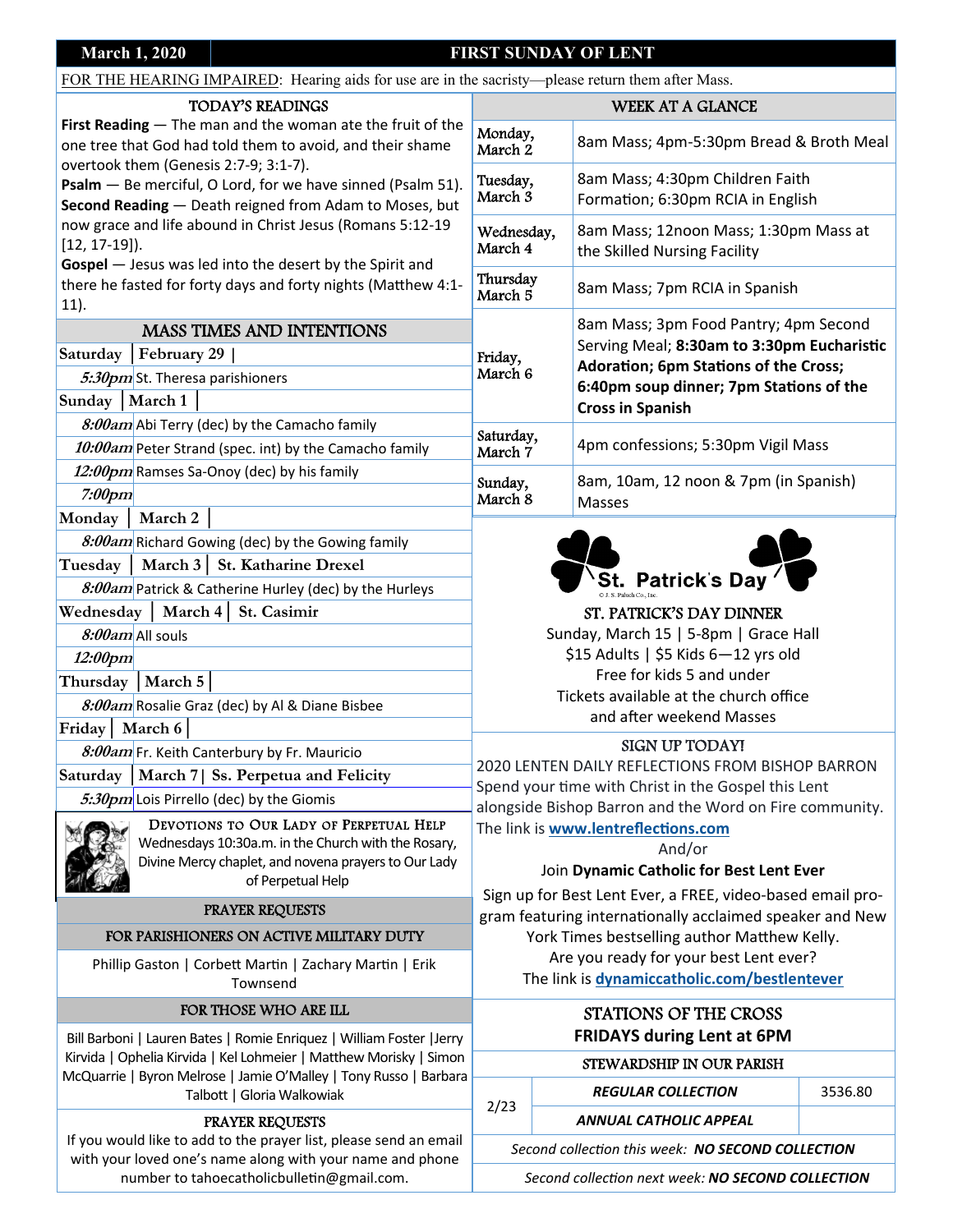

# BAPTISMAL PREPARATION CLASSES

Call or visit the Religious Education Office

 *www.tahoecatholic.com/bapƟsms* 530.544.4788 Find the 2019 SCHEDULE: *http://* 

# **RESPECT PREGNANT? NEED HELP?**



 pregnancy. We have a special concern for you and We offer practical help to any women with a crisis your unborn child. For any help with a troubled pregnancy, 544‐ 3533.



### KNIGHTS' CORNER

 *take our Faith seriously but…..Come join us for some Men of the Parish are you looking for something more in your life? We do men's Catholic Fellowship! We* 

*fun and always a good Ɵme!* 

PANCAKE BREAKFAST - Mar. 1st after the 8am and 10am Masses. It always taste's right when cooked by a Knight. Your help and support is always appreciated.

**Become a beƩer version of yourself. Become a knight!** Call Frank Dixon 530 318 1574

# THE SECRET TO LIFE "Then she prayed to the Lord, the God of Israel, saying: 'My

Lord, our King, You alone are God. Help me, who am alone and have no help but You, for I am taking my life in my hand.' " —Esther C:14-15

The Lord commands us to pray always and not lose heart (Lk 18:1). He calls us not only to pray but to have a life of prayer now and forever.

The Lord leads us to the life of praying always by giving us needs which can be met only by Him. As this becomes increasingly obvious, we ask, seek, and knock in prayer (see Mt 7:7), and He graciously answers our prayers.

However, sometimes the Lord does not answer our prayers as we requested. Then we ask ourselves the question: "Why pray, if it doesn't work?" At this point, we will either fall away from prayer or receive the breakthrough revelation that prayer is not

primarily about "working" but about loving. We pray focusing not so much on our needs but on the Lord and our relationship with Him.

When we discover that prayer is primarily about loving communication with God, then we discover that prayer is not so much about petitioning as about listening.

Prayer that is loving and listening to our Lord is then more readily understood as lived prayer, a prayer life. To live a life of praying always is the only way to live once we know the meaning of prayer, which is also the meaning of life. Live to listen to and love God.

*Prayer: Father, teach me to pray always in total surrender to Your love (see 1 Thes 5:17).* 

*Promise: "Save us by Your power, and help me, who am alone and have no one but You, O Lord." —Est C:25* 

### *Praise: Howard prays during his lunch hour.*

*hƩps://www.presentaƟonministries.com/obob/obob.asp? lang=en&d=3/5/2020* 

# LECTORS AND EUCHARISTIC MINISTERS ARE NEEDED

Dear parishioners, We need volunteers to read at Mass and distribute Communion at Mass on Saturdays and Sundays. Please consider helping your parish as a lector or a Eucharistic Minister. For more information and training, get in touch with Sandie Finkel **sandiefinkel @ aol.com** Fr. Mauricio

### A SUNDAY TO REMEMBER "Then Jesus was led into the desert by the Spirit to be tempted by the devil." —Matthew 4:1

I have wonderful memories of the graces of the first Sunday of Lent. I was also intrigued by Jesus being led by the Spirit into the desert to be tempted by Satan. I consider it a great insight that the first and fundamental temptation of Christ and Christians is the temptation to doubt the Spirit's proclamation of our being sons or daughters of God the Father (Mt 4:3). It is so glorious to hear Jesus boldly state His divinity at the beginning of the New Testament when He commands Satan: "You shall not put the Lord your God to the test" (Mt 4:7).

On the first Sunday of Lent, we probably have a fresh enthusiasm for Lent and a break in our weekday fasting. This Sunday is the worldwide rite of election where the millions who elect to join the Church by being baptized into Christ on Easter are accepted by the Church. If you've been to your cathedral for the rite of election, you probably can remember the Lord's presence through the bishop, successor of the apostles, and through the worshipping assembly of the elect, their sponsors, the families and parish of the elect, and other members of the body of Christ.

Today is a very "acceptable time" (2 Cor 6:2). "Now is the day of salvation!" (2 Cor 6:2) Rejoice in the First Sunday of Lent.

*Prayer: Father, thank You for days like today: days of hope, love, and joy.* 

*Promise: "If death began its reign through one man because of his offense, much more shall those who receive the overflowing grace and gift of justice live and reign through the one Man, Jesus Christ." —Rm 5:17* 

*Praise: "The ResurrecƟon of Jesus is the crowning truth of our faith in Christ" (see Catechism of the Catholic Church, 638). Praise the risen Jesus!* 

*hƩps://www.presentaƟonministries.com/obob/obob.asp? lang=en&d=3/1/2020* 

# PROMOTING LIFE "You Shall Be Like Gods"

This original temptation, outlined in the first reading, was a promise that what was right and what was wrong would be up to us; that we could write our own moral law. That's what the "tree of the knowledge of good and evil" meant, and why Adam and Eve couldn't eat from it. We are all called to know good from evil, but not to decide it. To think we decide it is the error of the "pro‐choice" mindset. "It's all up to me and my choice, even if it means killing a baby." In the culture of life, on the other hand, we live in the freedom of the children of God, and pattern our lives on the obedience of Jesus that leads to life eternal.

*hƩps://www.priestsforlife.org/liturgy/liturgicalresource‐ cycles.aspx?id=88*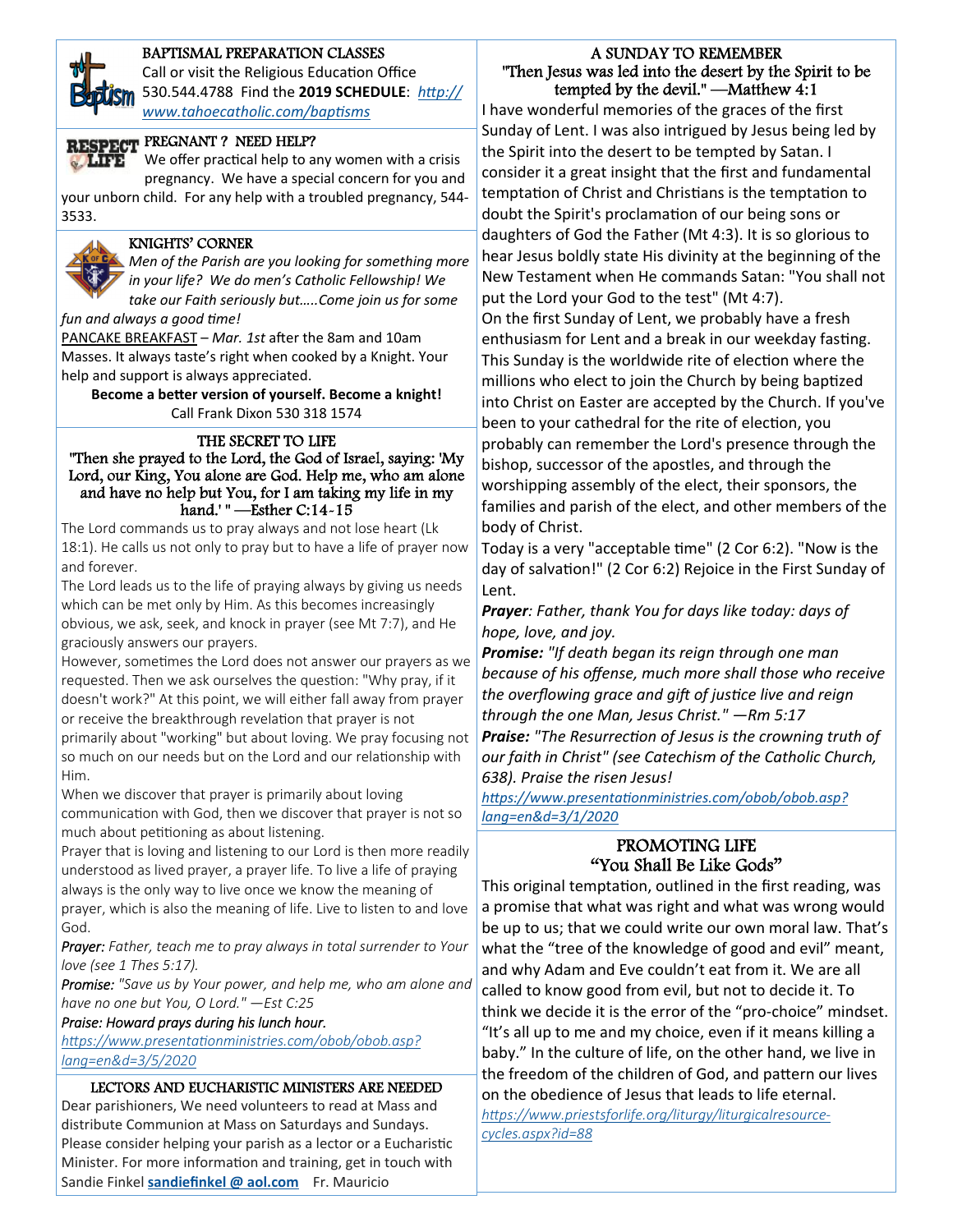# REFLECTIONS

# THE POPE'S PRAYER INTENTIONS FOR 2020

https://www.popesprayer.va/wp-content/uploads/2019/02/THE-HOLY-FATHERS-PRAYER-INTENTIONS-2020-ENG2.pdf

MARCH | Prayer intention for evangelisation - Catholics in China

We pray that the Church in China may persevere in its faithfulness to the Gospel and grow in unity.

# WHAT'S THE SMOKE FOR? Dear Johan,

# We love celebrating the Stations of the Cross, especially during Lent. However, some of our friends seem to think that this is an old-fashioned custom and should be abolished. What do you think?

Gentle Reader,

Stations of the Cross, one of the most popular devotional practices of the Catholic Church, is indeed, like many other aspects of our faith, loved by some and belittled by others.

Regardless of one's affection for the practice, its fundamental concept of a spiritual journey through the last days of Jesus' life is rooted in a deep human need to see, touch, and experience places of personal, historic, or religious importance. Sometimes people will travel thousands of miles to visit such places. Catholic football fans, for instance, will think nothing of crossing the country merely to visit the football stadium at Notre Dame and to touch the statue of Knute Rockne. Most Catholics have a pilgrimage to Rome, Lourdes, or the Holy Land on their bucket list. Muslims, Jews, and Christians alike visit Jerusalem, an important location on the spiritual map of these three major monotheistic religions.

This desire to visit Jerusalem is nothing new. During the Middle Ages, western European Christians not only desired to visit the places where Jesus had lived but also to defend them from non-Christians. Thus, some medieval Christians went to Jerusalem as pilgrims, others as crusaders. Regardless of their intent, those who returned to their homelands brought back stories and descriptions of the holy sites.

The growing emphasis on the Lord's passion during a time plagued with pestilence, famine, and war, combined with the pilgrim stories, gave rise to the creation of shrines dedicated to the passion of our Lord. Preached by the Franciscan Friars, a devotion that followed Jesus on his last journey from his trial to his tomb developed.

Today's Stations of the Cross are characterized as a meditation on Jesus' obedience unto death, God's unending love, and our human frailty. Lent, with its baptismal and penitential emphasis, is well suited for the celebration of this devotion.

Though we may think that we have always celebrated the Stations of the Cross in the same ways, they have actually varied greatly over time and they continue to do so. The most recent version of the Stations of the Cross was introduced by Pope John Paul II on Good Friday 1991. This version differs both in content and in number from the traditional fourteen stations. In terms of content, Pope John Paul's individual stations are all based on the Scriptures. Such stations as "Jesus meets Veronica," which has no biblical reference, have been replaced. In terms of number, John Paul II added one more station: the resurrection.

In the end, more important than the number or the theme of the stations is the intent of the people who enter into this devotion and how this devotion changes their lives into becoming more like Christ, the giver of life.

And please tell your friend that no, I don't think it should be abolished. Even if I did, I know it will not.

 $O$  2015 Order of Saint Benedict, Collegeville, Minnesota. Excerpted from What's the Smoke For? And Other Burning Questions about the Liturgy by Johan van Parys © 2014 Order of Saint Benedict, published by Liturgical Press, www.litpress.org. Used by permission.

# CATHOLIC HUMOR | Jesus Vs. Satan

Jesus and Satan were having an ongoing argument about who was better on his computer. They had been going at it for days, and God [the Father] was tired of hearing all of the bickering. Finally God said, "Cool it. I am going to set up a test that will run two hours and I will judge who does the better job."

So down Satan and Jesus sat at the keyboards and typed away. They moused. They did spreadsheets. The wrote reports. They sent faxes. They sent e-mail. They sent out e-mail with attachments. They downloaded. They did some geneology reports. They made cards. They did every known job.

But ten minutes before their time was up, lightning suddenly flashed across the sky, thunder rolled, the rain poured and, of course, the electricity went off. Satan stared at his blank screen and screamed every curse word known in the underworld. Jesus just sighed. The electricity finally flickered back on, and each of them restarted their computers. Satan started searching frantically, screaming "It's gone! It's all gone! I lost everything when the power went out!" Meanwhile, Jesus quietly started printing out all of his files from the past two hours. Satan observed this and became irate. "Wait! He cheated, how did he do it?"

God shrugged and said, "Jesus saves."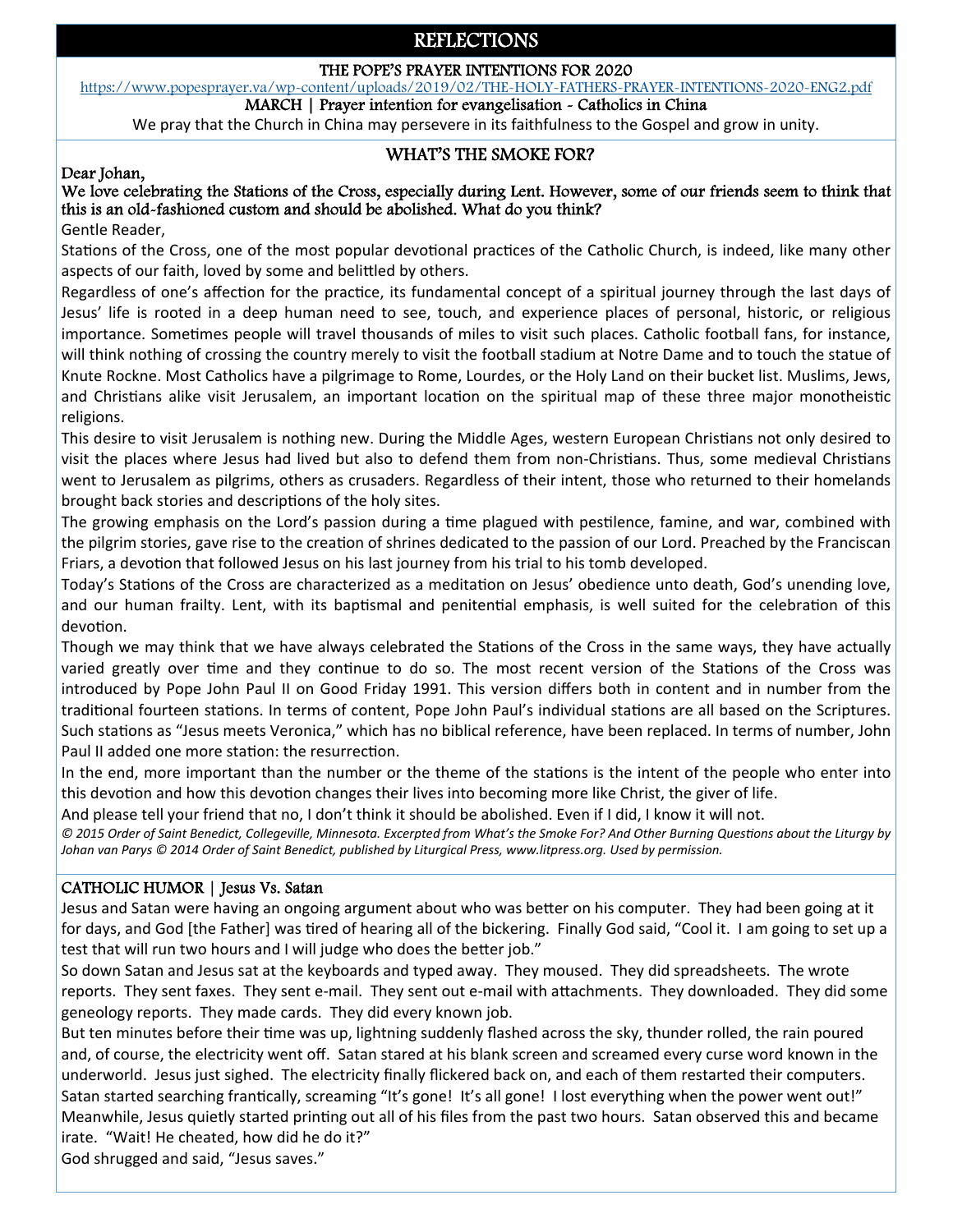# CALENDAR OF EVENTS

### STATIONS OF THE CROSS **FRIDAYS during Lent at 6PM**

followed by soup dinner at Social Hall

DAYLIGHT SAVING TIME BEGINS

March 8 Set clocks forward 1 hour

# A Day of Reflection with guest speaker Tim Staples

Director of Apologetics at Catholic Answers Saturday April 18, 2020



# ANNUAL CATHOLIC APPEAL

https://www.scd.org/annual-catholic-appeal

# Thank you for helping our neighbors in need through the Annual Catholic Appeal

 is returned to our parish to assist people in our own community who need help. Your gift will make a difference in someone's life. If you have not yet made a donation, it's not too late! Envelopes are sƟll available in the church or in the parish office. Please remember…25% of what you give

# EUCHARISTIC ADORATION | Friday, March 6 from 8:30am to 3:30pm.

"The Church and the world have a great need for Eucharistic worship. Jesus awaits us in this sacrament of love. Let us not refuse the time to go to meet him in adoration, in contemplation full of faith, and open to making amends for the serious offenses and crimes of the world. Let our adoration never cease." (CCC, 1380)

# BURNOUT | https://henrinouwen.org/meditation/burnout/

Aren't you, like me, hoping that some person, thing, or event will come along to give you that final feeling of inner well -being you desire? Don't you often hope: "May this book, idea, course, trip, job, country, or relationship fulfill my deepest desire"? But as long as you are waiting for that mysterious moment you will go on running helter-skelter, always anxious and restless, always lustful and angry, never fully satisfied. You know that this is the compulsiveness that keeps us going and busy but at the same time makes us wonder whether we are getting anywhere in the long run. This is the way to spiritual exhaustion and burnout.

# PROTECT YOUR INNER SANCTUARY | https://henrinouwen.org/meditation/protect-your-inner-sanctuary/

There is a false form of honesty that suggests that nothing should remain hidden and that everything should be said, expressed, and communicated. This honesty can be very harmful, and if it does not harm, it at least makes the relationship flat, superficial, empty, and often very boring. When we try to shake off our loneliness by creating a milieu without limiting boundaries, we may become entangled in a stagnating closeness. It is our vocation to prevent the harmful exposure of our inner sanctuary, not only for our own protection but also as a service to our fellow human beings with whom we want to enter in a creative communion. Just as words lose their power when they are not born out of silence, so openness loses its meaning when there is no ability to be closed.

# CHILDREN ARE OUR GUESTS | https://henrinouwen.org/meditation/children-are-our-guests/

It belongs to the center of the Christian message that children are not properties to own and rule over, but gifts to cherish and care for. Our children are our most important guests, who enter into our home, ask for careful attention, stay for a while, and then leave to follow their own way. Children are strangers whom we have to get to know.

# BIRTHDAYS | https://henrinouwen.org/meditation/birthdays/

Birthdays need to be celebrated. I think it is more important to celebrate a birthday than a successful exam, a promotion, or a victory. Because to celebrate a birthday means to say to someone: "Thank you for being you." Celebrating a birthday is exalting life and being glad for it. On a birthday we do not say: "Thanks for what you did, or said, or accomplished." No, we say: "Thank you for being born and being among us."

On birthdays we celebrate the present. We do not complain about what happened or speculate about what will happen, but we lift someone up and let everyone say: "We love you."

# HUMAN INTIMACY CREATES A HOME FOR GOD | https://henrinouwen.org/meditation/human-intimacy-creates-ahome‐for‐god/

Marriage is not a lifelong attraction of two individuals to each other, but a call for two people to witness together to God's love... [The] intimacy of marriage itself is an intimacy that is based on the common participation in a love greater than the love two people can offer each other. The real mystery of marriage is not that [two people] love each other so much that they can find God in each other's lives, but that God loves them so much that they can discover each other more and more as living reminders of God's divine presence. They are brought together, indeed, as two prayerful hands extended toward God and forming in this way a home for God in this world.

The same is true for friendship. Deep and mature friendship does not mean that we keep looking each other in the eyes and are constantly impressed or enraptured by each other's beauty, talents, and gifts, but it means that together we look at God, who calls us to God's service.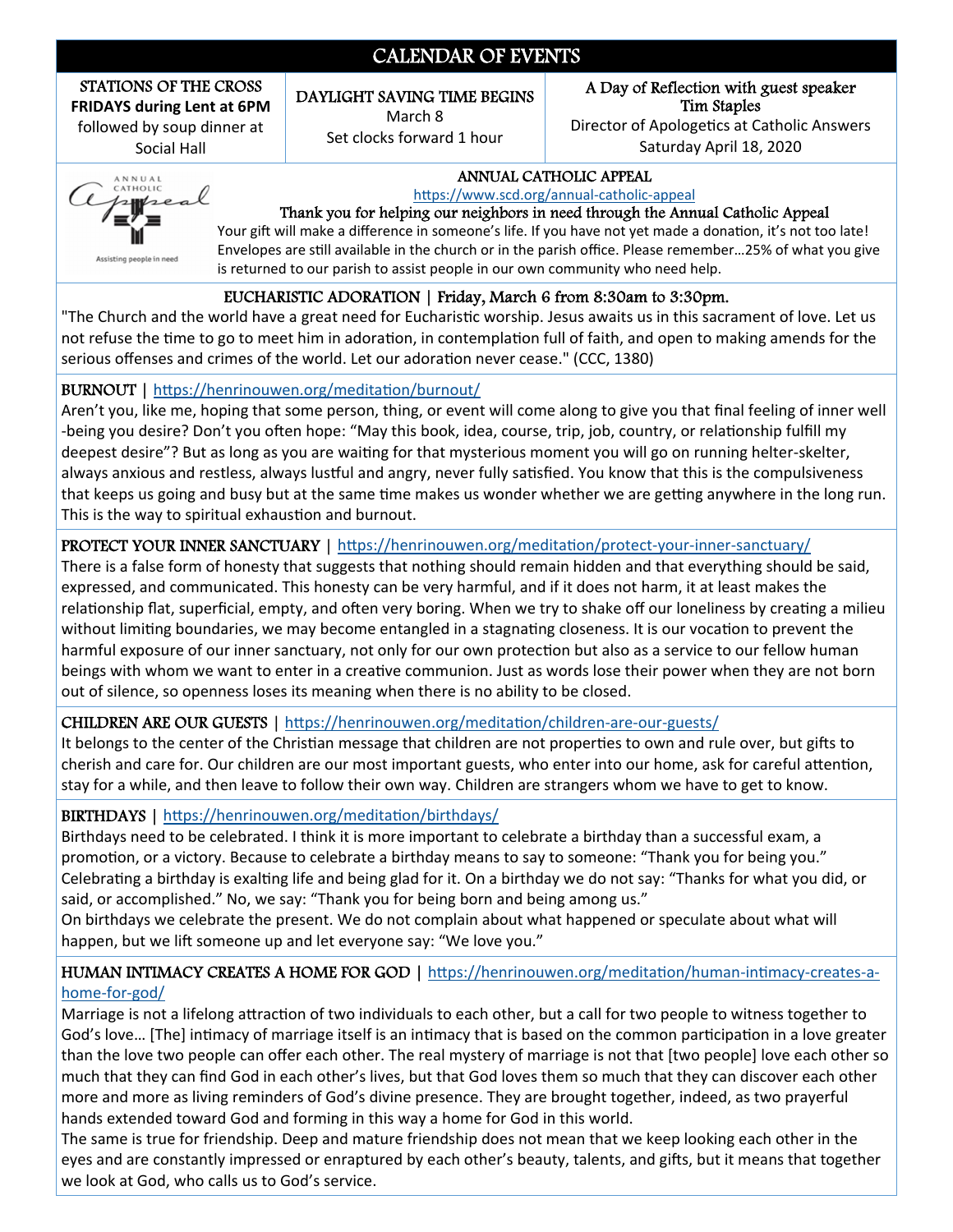# **1 DE MARZO DE 2020 | PRIMER DOMINGO DE CUARESMA**

# PARA PROBLEMAS DE ESCUCHA: hay audífonos disponibles en la sacristía. Favor de devolverlos después de Misa.

¡Bienvenidos a todos! Nos reunimos con Jesús. Cristo es quién nos invita al banquete celestial. Qué esta liturgia les traiga paz. Si están visitando nuestra iglesia por la primera vez, ójala que se sienten como en familia, una parte de la familia mundial del Señor. Les damos la bienvenida cordialmente y celebramos y contemplamos el misterio de la Eucaristía y rezamos que su viaje a su casa será seguro y que regresen pronto.

|                                                                                                                                                                                                                                                                                                                                            |                                                                                                                                                                                                                                                                                                                              |         | theathola y Teadhees que su viaje a su casa será sexure y que rexi coen prenie.                                                                                                                                                                                                                                                                                                                                                                                     |  |
|--------------------------------------------------------------------------------------------------------------------------------------------------------------------------------------------------------------------------------------------------------------------------------------------------------------------------------------------|------------------------------------------------------------------------------------------------------------------------------------------------------------------------------------------------------------------------------------------------------------------------------------------------------------------------------|---------|---------------------------------------------------------------------------------------------------------------------------------------------------------------------------------------------------------------------------------------------------------------------------------------------------------------------------------------------------------------------------------------------------------------------------------------------------------------------|--|
|                                                                                                                                                                                                                                                                                                                                            | LECTURAS DE HOY<br>Primera lectura - Entonces se les abrieron los ojos y<br>ambos se dieron cuenta de que estaban desnudos.<br>(Génesis 2:7-9; 3:1-7).<br>Salmo - Ten piedad, Señor, porque somos pecadores                                                                                                                  |         | <b>VÍA CRUCIS</b><br>Los viernes de cuaresma el Vía Crucis a las 7pm. Pueden<br>llegar temprano para ser parte de la cena de Sopa que se<br>estará ofreciendo después del Vía Crucis en inglés y antes<br>del Vía Crucis en español                                                                                                                                                                                                                                 |  |
| (Salmo 51 [50]).                                                                                                                                                                                                                                                                                                                           | Segunda lectura - Una sola trasgresión acarreó<br>sentencia de muerte para todos, pero la rehabilitación<br>merecida por uno solo, obtuvo perdón y vida para todos<br>(Romanos 5:12-19 [12, 17-19]).<br>Evangelio - Adorarás al Señor, tu Dios, y a él solo<br>servirás (Mateo 4:1-11).<br><b>INTENCIONES PARA LAS MISAS</b> |         | ADORACIÓN EUCARÍSTICA<br>Viernes 6 de marzo de febrero de 8:30am a 3:30pm<br>"La Iglesia y el mundo tienen una gran necesidad del culto<br>eucarístico Jesús nos espera en este sacramento del amor<br>No nos negamos el tiempo para ir a encontrarlo en la<br>adoración, en la contemplación llena de fe y abierta a<br>reparar las faltas graves y delitos del mundo. No cese nunca<br>nuestra adoración". (CIC 1380)                                             |  |
| 29 de febrero   sábado  <br>5:30 pm St. Theresa parishioners<br>1 de marzo   domingo  <br>8:00 am Abi Terry (dec) by the Camacho family<br>10:00 am Peter Strand (spec. int) by the Camacho family<br>12:00pm Ramses Sa-Onoy (dec) by his family<br>$7:00$ pm<br>2 de marzo   lunes  <br>8:00 am Richard Gowing (dec) by the Gowing family |                                                                                                                                                                                                                                                                                                                              |         | LLAMADO CATOLICO ANNUAL<br>Gracias por apoyar a nuestros vecinos necesitados a través<br>del Llamado Católico Anual<br>Su donación hará una diferencia en la vida de alguien. Si<br>aún no ha hecho una donación, ino es demasiado tarde!<br>Los sobres todavía están disponibles en la iglesia o en la<br>oficina parroquial. Recuerde: el 25% de lo que da regresa a<br>nuestra parroquia para ayudar a las personas de nuestra<br>comunidad que necesitan ayuda. |  |
| 12:00pm<br>5 de marzo   jueves                                                                                                                                                                                                                                                                                                             | 3 de marzo   martes   Santa Catalina Drexel<br>8:00 am Patrick & Catherine Hurley (dec) by the Hurleys<br>4 de marzo   miércoles   San Casimiro<br>$8:00$ am All souls<br>8:00 am Rosalie Graz (dec) by Al & Diane Bisbee<br>6 de marzo   viernes                                                                            |         | <b>TENTACIÓN</b><br>Cada tentación vencida representa una nueva fuerza moral. Cada<br>prueba vencida y superada con el espíritu correcto hace al alma<br>más noble y fuerte de lo que era antes.<br>-William Butler Yeats<br>ORACIÓN<br>El valor de la oración perseverante no es que Dios nos vaya a<br>escuchar, sino que nosotros escucharemos a Dios.<br>-William McGill                                                                                        |  |
|                                                                                                                                                                                                                                                                                                                                            | 8:00 am Fr. Keith Canterbury by Fr. Mauricio<br>7 de marzo   sábado   Santas Perpetua y Felicitas                                                                                                                                                                                                                            |         | PETICIONES POR ESTAS PERSONAS                                                                                                                                                                                                                                                                                                                                                                                                                                       |  |
| 5:30 pm<br>DEVOCIÓN A NUESTRA SEÑORA DEL<br>PERPETUO SOCORRO<br>Cada miercoles a las horas de 10:30 am con<br>la "coronilla de la Divina Misericordia".<br>Rosario y oraciones especiales al Perpetuo                                                                                                                                      |                                                                                                                                                                                                                                                                                                                              |         | POR LOS FELIGRESES-ACTIVOS CON EL SERVICIO<br><b>MILITAR</b><br>Phillip Gaston   Corbett Martin   Zachary Martin   Erik<br>Townsend                                                                                                                                                                                                                                                                                                                                 |  |
|                                                                                                                                                                                                                                                                                                                                            |                                                                                                                                                                                                                                                                                                                              |         | POR LOS QUE ESTÁN ENFERMOS                                                                                                                                                                                                                                                                                                                                                                                                                                          |  |
|                                                                                                                                                                                                                                                                                                                                            | Socorro.                                                                                                                                                                                                                                                                                                                     |         | Bill Barboni   Lauren Bates   Romie Enriquez   William Foster   Jerry<br>Kirvida   Ophelia Kirvida   Kel Lohmeier   Matthew Morisky   Simon<br>McQuarrie   Byron Melrose   Jamie O'Malley   Tony Russo   Barbara<br>Talbott   Gloria Walkowiak                                                                                                                                                                                                                      |  |
|                                                                                                                                                                                                                                                                                                                                            | <b>¡GRACIAS POR SU GENEROSIDADI</b><br>Colecta Regular                                                                                                                                                                                                                                                                       | 3536.80 |                                                                                                                                                                                                                                                                                                                                                                                                                                                                     |  |
| 2/23<br>Llamado Católico Anual<br>Segunda colecta-29 de febrero/1 de marzo:<br>NO HAY COLECTA<br>Segunda colecta-7/8 de marzo: NO HAY COLECTA                                                                                                                                                                                              |                                                                                                                                                                                                                                                                                                                              |         | LISTA DE LOS ENFERMOS<br>Si desea conservar su ser querido en la /lista, por favor,<br>envíe un correo electrónico con el nombre de su ser<br>querido, junto con su nombre y número de teléfono                                                                                                                                                                                                                                                                     |  |
|                                                                                                                                                                                                                                                                                                                                            |                                                                                                                                                                                                                                                                                                                              |         | a tahoecatholicbulletin@gmail.com                                                                                                                                                                                                                                                                                                                                                                                                                                   |  |